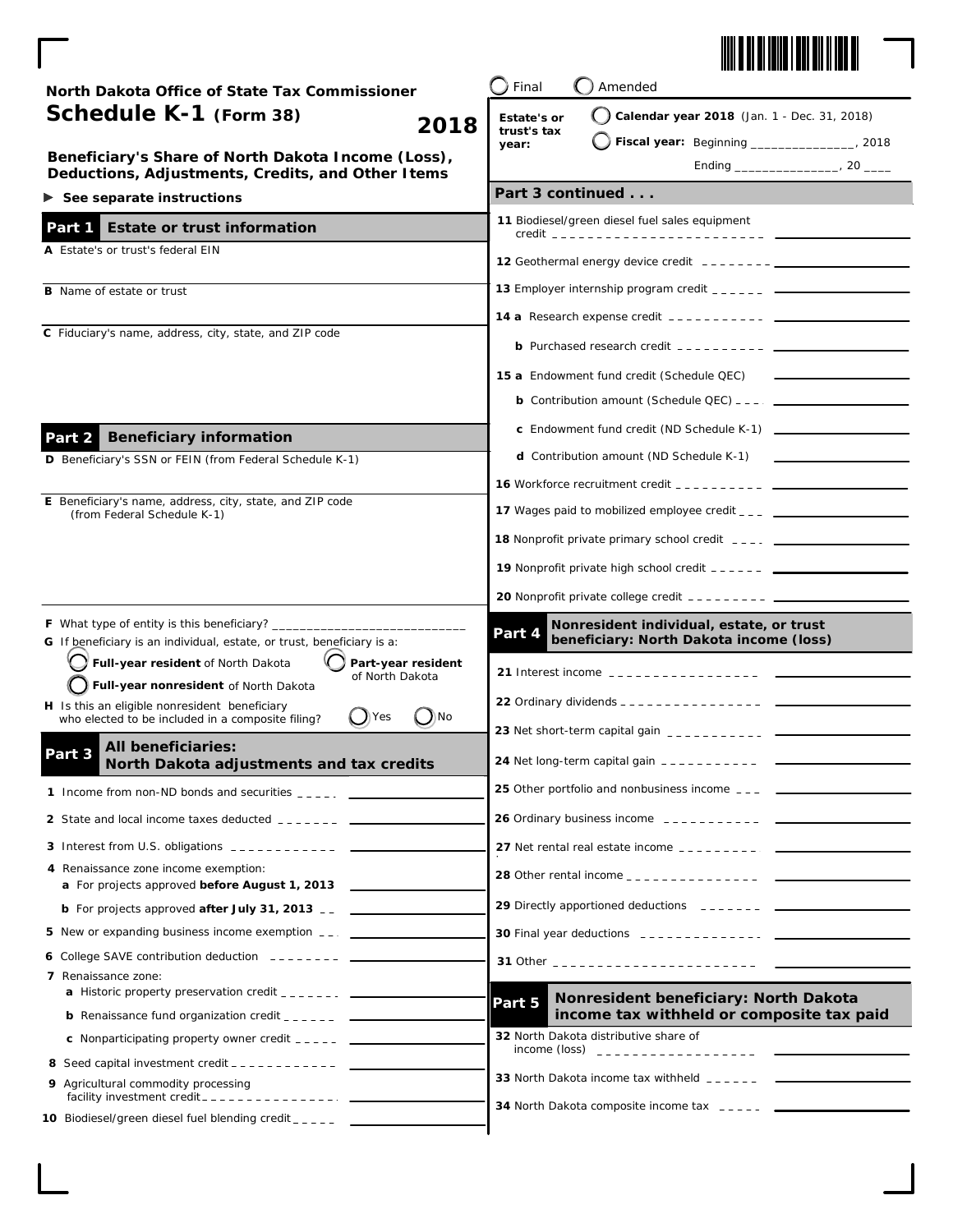# **2018 Beneficiary's Instructions for North Dakota Schedule K-1 (Form 38)**

# **Purpose of form**

North Dakota Schedule K-1 (Form 38) is a supplemental schedule provided by a fiduciary of an estate or trust to its beneficiaries. It provides information the beneficiaries may need to complete their North Dakota income tax returns. For this purpose, "beneficiary" includes an owner of a grantor trust.

#### **Resident individual, estate, or trust**

**beneficiary.** If you are a North Dakota resident individual, estate, or trust, your entire distributive share of income from the estate or trust is subject to North Dakota income tax. North Dakota Schedule K-1 was issued to you only to show your distributive share of the estate's or trust's North Dakota statutory adjustments and tax credits that may affect your North Dakota income tax return. See Part 3 of the schedule.

**Nonresident individual, estate, or trust beneficiary.** If you are a nonresident individual, estate, or trust, only the portion of your distributive share of income from the estate or trust that is derived from North Dakota sources is subject to North Dakota income tax. North Dakota Schedule K-1 was issued to you to show your distributive share of the following items:

- North Dakota income, gains, losses, and deductions. See Part 4 of the schedule.
- North Dakota statutory adjustments and tax credits. See Part 3 of the schedule.
- North Dakota income tax withheld from your distributive share of North Dakota income. See Part 5 of the schedule.
- North Dakota income tax paid on your distributive share of North Dakota income in a composite filing. See "Composite filing election" under "General instructions" and Part 5 of the schedule.

#### **Partnership or corporation beneficiary.**

If you are a partnership, C corporation, S corporation, or a limited liability company treated like a partnership or corporation, North Dakota Schedule K-1 was issued to you only to show your distributive share of North Dakota statutory adjustments and tax credits. See Part 3 of the schedule.

If you are a partnership, S corporation, or a limited liability company treated like a partnership or S corporation, and if your commercial domicile is located outside North Dakota, the schedule may also show your distributive share of the following items:

- North Dakota income subject to North Dakota income tax withholding. See Part 5 of the schedule.
- North Dakota income tax withheld from your distributive share of North Dakota income. See Part 5 of the schedule.
- North Dakota income tax paid on your distributive share of North Dakota income in a composite filing. See "Composite filing election" under "General instructions" and Part 5 of the schedule.

# **General instructions**

These instructions explain where to report the information from Schedule K-1 (Form 38) on the North Dakota income tax return.

**Tax year.** References to a North Dakota form and line number contained in these instructions are references to the form in use for the 2018 calendar year. However, if you file your return on a calendar year basis, but the estate or trust files its return on a fiscal year basis, report the amounts on your return for the year in which the estate's or trust's fiscal year ends. For example, if the estate or trust has a fiscal year ending in February 2019, report the amounts from the 2018 Schedule K-1 (Form 38) on your 2019 tax return. The estate's or trust's tax year is shown at the top of the schedule.

**Composite filing election.** If Item H in Part 2 of Schedule K-1 (Form 38) is checked "Yes," you elected to include your distributive share of North Dakota income in a composite filing by the fiduciary. Ignore any amounts shown in Parts 3 through 5 of Schedule K-1 (Form 38); they are not applicable if you elected to be included in a composite filing. The income tax paid on your behalf by the fiduciary under the composite filing method satisfies your North Dakota income tax filing and payment obligations with respect to your North Dakota distributive share of income from the estate or trust. The North Dakota distributive share of income and composite income tax paid, as shown in Part 5 of Schedule K-1 (Form 38), are provided only for your information. If you later choose to revoke your composite filing election and file your own North Dakota income tax return, follow the instructions to Parts 3 through 5 to transfer the amounts from Schedule K-1 (Form 38) to your return.

**Amended Schedule K-1 (Form 38).** If you receive an amended North Dakota Schedule K-1 (Form 38) from the fiduciary for the estate or trust, you generally must file an amended North Dakota income tax return to report the revised information, in which case a copy of the amended Schedule K-1 (Form 38) must be attached to your amended North Dakota income tax return. If you previously elected to include your distributive share of North Dakota income in a composite filing, and you are not changing that election, you generally do not have to take any action and should retain the amended Schedule K-1 (Form 38) for your tax records.

# **Specific Instructions**

# **Part 3 All beneficiaries–North Dakota adjustments and tax credits**

Except for a nonresident beneficiary who elected to be included in a composite filing, the information in Part 3 of Schedule K-1 (Form 38) applies to all beneficiaries.

The following lists show where to enter an amount from Part 3 of Schedule K-1 (Form 38) on the North Dakota income tax return. Use the list that applies to your return. "Not applicable" in the right-hand column means that the item does not apply and should not be entered on the return.

#### **Lines 1–20**

#### *Form ND-1 filer:*

| Include the amount   |                           |
|----------------------|---------------------------|
| from this schedule:  | On:                       |
| Lines $1-2$          | Not applicable            |
| Line 3               | Form ND-1, line 7         |
| Line 4a              | Sch. RZ, Part 1, line 19a |
| Line 4b              | Sch. RZ, Part 1, line 19b |
| Line 5               | Sch. ND-1SA, line 2       |
| Line 6               | Form ND-1, line 14        |
| Line 7a              | Sch. RZ, Part 4, line 7   |
| Line 7b              | Sch. RZ, Part 5, line 4   |
| Line 7c              | Sch. RZ, Part 6, line 6   |
| Line 8               | Sch. ND-1TC, line 4       |
| Line 9               | Sch. ND-1TC, line 3       |
| Line 10              | Sch. ND-1TC, line 6       |
| Line 11              | Sch. ND-1TC, line 7       |
| Line 12              | Sch. ND-1TC, line 12b     |
| Line 13              | Sch. ND-1TC, line 8a      |
| Line 14a             | Sch. ND-1TC, line 9a      |
| Line 14 <sub>b</sub> | Sch. ND-1TC, line 9b      |
| Line 15a             | Sch. ND-1TC, line 15b     |
| Line 15b             | See instructions to       |
|                      | Form ND-1, line 4a        |
| Line 15c             | Sch. ND-1TC, line 15b     |
| Line 15d             | See instructions to       |
|                      | Form ND-1, line 4a        |
| Line 16              | Sch. ND-1TC, line 11a     |
|                      |                           |